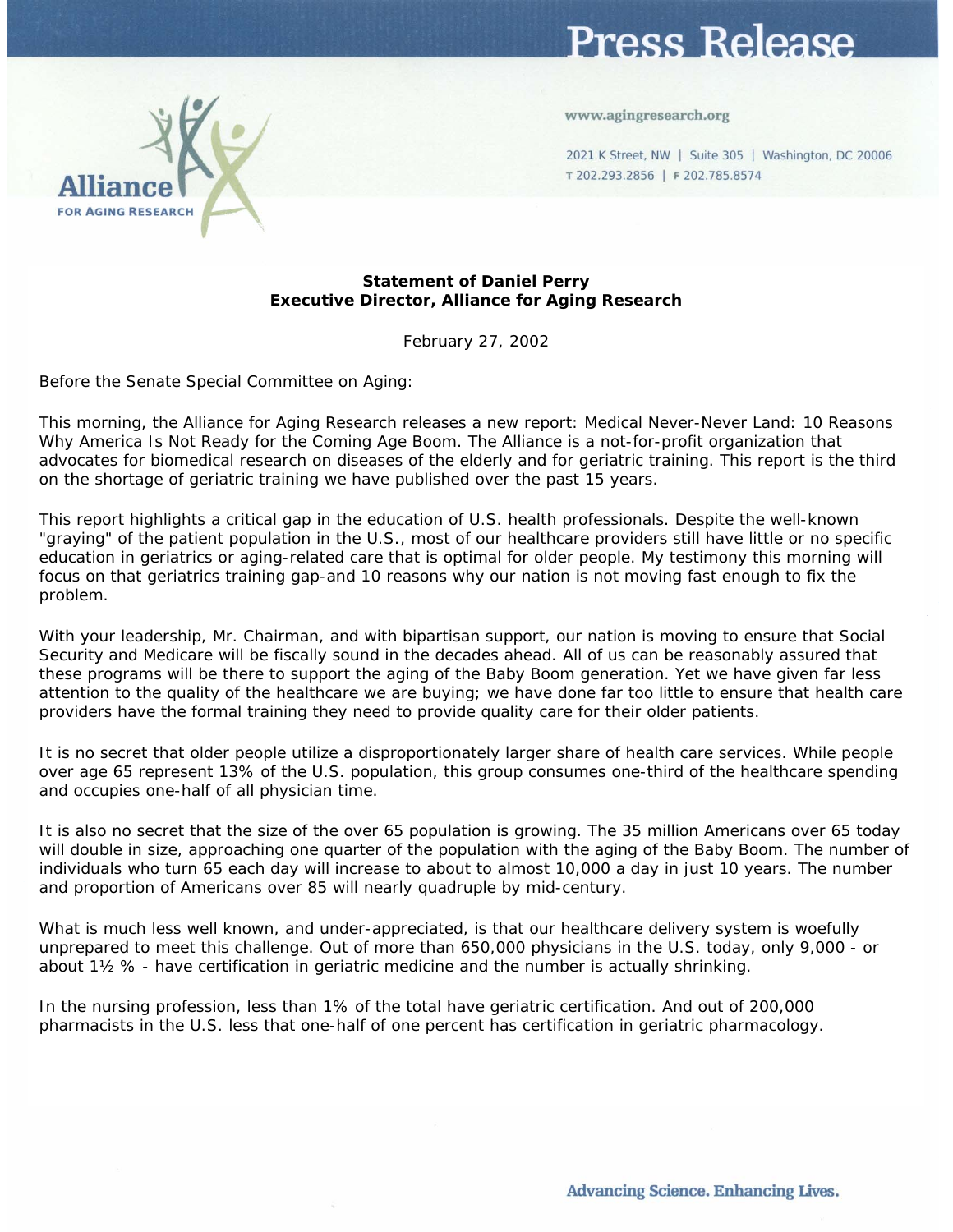As with other health professions, this lack of formal geriatrics training has consequences. This past December, a study published in The Journal of the American Medical Association found that 20% of older Americans are routinely prescribed drugs that should almost never be used by older people because of serious health risks. Just as troubling, the findings in this latest study are virtually unchanged from what was shown a decade before.

Mr. Chairman, in this report we have borrowed from the imagination of Walt Disney, and the words of Dr. Robert N. Butler, the Founding Director of the National Institute on Aging, who 20 years ago characterized age-denial in American health care as 'Peter Pan' medicine. Training doctors and nurses to treat one disease at a time in otherwise healthy and resilient patients is relative easy, Dr. Butler explained. But as adults grow older, there are complications and changes that require specialized training to provide the best possible care and produce the most desirable health outcomes.

Unfortunately, very few health professionals in this country have been exposed to the techniques and knowledge of geriatric health care as part of their professional training. This dangerous "disconnect" creates a Medical Never Never Land in which the patients keep getting older and the healthcare providers are less and less likely to have training specific to the needs of older patients.

How and why then did we allow this gap to form and to grow? And is there enough time to fix it with good public policies? In our report, we have identified 10 reasons why the gap has been allowed to form and have begun the process of suggesting possible solutions to close the gap.

- 1. The first reason is Age Denial On both an individual as well as a national level, we have not lived up to the fact that we are aging. This denial is at the root of not addressing the gap in geriatric training.
- 2. Second, Older Patients are Marginalized Older people are incorrectly seen as nearing the end of life and with smaller chances of recovery than younger patients. Pure and simple, this is a case of ageism.
- 3. Third, There is a Lack of Public Awareness of the Geriatrics Gap The general public is virtually unaware that most of their health care providers have never had any formal training in how to care for elderly patients.
- 4. Fourth, there is a Scarcity of Academic Leaders There are too few geriatric academics in American schools of medicine, nursing, pharmacy and other health professions to integrate geriatrics into professional health education.
- 5. Fifth is the Lack of an Academic Infrastructure in Geriatrics- While healthcare providers will spend much of their time caring for older patients, there is too often no required courses or clinical rotations in geriatrics. Here we have seen some recent improvement-but on a very limited basis.
- 6. Sixth, Geriatric Medicine Is Not Valued Geriatric medicine lacks the prestige and financial rewards accorded other fields of medicine. Of the 98,000 residency slots funded by Medicare, less than 500 are for relatively new fields like Geriatrics-this from the federal program that finances healthcare for the elderly.
- 7. Seventh is Inadequate Reimbursement Medicare and other health care insurers provide higher reimbursement for procedures, tests, and technologydriven medical care that are not the core of geriatric care. This skew reduces the incentives for providers to seek certification in geriatric practice.
- 8. Eighth, there is a Lack of Coordination Within Medicine -The tremendous resources focusing on illnesses, such as cancer, arthritis or heart disease, that primarily effect older people, often operate in separate silos, missing valuable opportunities to better understand, prevent, treat and cure these illnesses